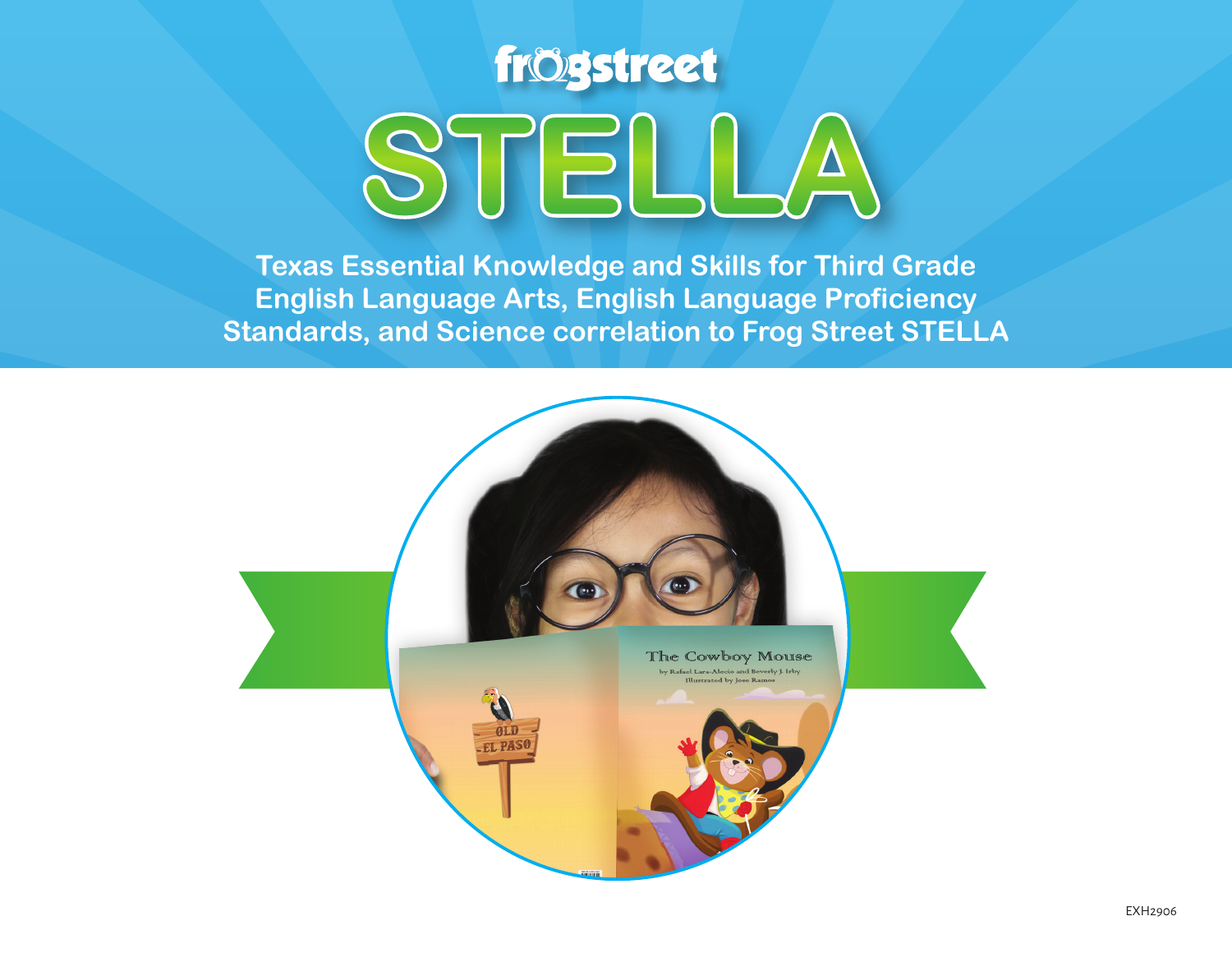## **Texas Essential Knowledge and Skills for Third Grade English Language Arts, English Language Proficiency Standards, and Science correlation to Frog Street STELLA**

| <b>Texas Essential Knowledge and Skills for Kindergarten</b>                                                             | <b>Frog Street STELLA Teacher Guide Page References</b>                                                                  |  |
|--------------------------------------------------------------------------------------------------------------------------|--------------------------------------------------------------------------------------------------------------------------|--|
| <b>English Language Arts and Reading</b>                                                                                 |                                                                                                                          |  |
| 1. Developing and sustaining foundational language skills: listening, speaking, discussion, and thinking--oral language. |                                                                                                                          |  |
|                                                                                                                          | The student develops oral language through listening, speaking, and discussion. The student is expected to:              |  |
| A Listen actively, ask relevant questions to clarify information,                                                        | 1, 25, 33, 37, 45, 49, 57, 61, 69, 73, 81, 85, 93, 97, 133, 141,                                                         |  |
| and make pertinent comments                                                                                              | 169, 177, 197, 217, 241, 249, 261, 265, 273, 298, 310, 322,                                                              |  |
|                                                                                                                          | 326, 328                                                                                                                 |  |
| B Follow, restate, and give oral instructions that involve a series                                                      | 145, 157                                                                                                                 |  |
| of related sequences of action                                                                                           |                                                                                                                          |  |
| C Speak coherently about the topic under discussion,                                                                     | 3, 13, 31, 45, 57, 69, 81, 93, 105, 153, 165                                                                             |  |
| employing eye contact, speaking rate, volume, enunciation, and                                                           |                                                                                                                          |  |
| the conventions of language to communicate ideas effectively                                                             |                                                                                                                          |  |
| 3. Developing and sustaining foundational language skills: listening, speaking, reading, writing, and thinking--         |                                                                                                                          |  |
| vocabulary. The student uses newly acquired vocabulary expressively. The student is expected to:                         |                                                                                                                          |  |
| B Use context within and beyond a sentence to determine the                                                              | 105                                                                                                                      |  |
| meaning of unfamiliar words and multiple-meaning words                                                                   |                                                                                                                          |  |
|                                                                                                                          | 6. Comprehension skills: listening, speaking, reading, writing, and thinking using multiple texts. The student uses      |  |
|                                                                                                                          | metacognitive skills to both develop and deepen comprehension of increasingly complex texts. The student is expected to: |  |
| A Establish purpose for reading assigned and self-selected                                                               | 314                                                                                                                      |  |
| texts                                                                                                                    |                                                                                                                          |  |
| B Generate questions about text before, during, and after                                                                | 15, 29, 33, 51, 77, 79, 89, 101, 103, 105, 109, 121, 133, 137, 149,                                                      |  |
| reading to deepen understanding and gain information                                                                     | 153, 161, 163, 173, 187, 189, 193, 199, 201, 205, 207, 211, 213,                                                         |  |
|                                                                                                                          | 217, 219, 223, 225, 229, 231, 235, 237, 241, 245, 253, 257, 269,                                                         |  |
|                                                                                                                          | 277, 279, 283, 285, 292, 294, 304, 316, 318                                                                              |  |
| C Make and correct or confirm predictions using text features,                                                           | 13, 25, 41, 97, 109, 115, 117, 121, 127, 129, 139, 141, 157,                                                             |  |
| characteristics of genre, and structures                                                                                 | 209, 221, 243, 247, 249, 265, 267, 277, 279                                                                              |  |
| E Make connections to personal experiences, ideas in other                                                               | 43, 53, 55, 65, 67, 99, 113, 125, 137, 185, 245, 269, 281                                                                |  |
| texts, and society                                                                                                       |                                                                                                                          |  |
| F Make inferences and use evidence to support understanding                                                              | 9, 99, 151                                                                                                               |  |
| H Synthesize information to create new understanding                                                                     | 21, 39, 51, 91, 175, 207, 281                                                                                            |  |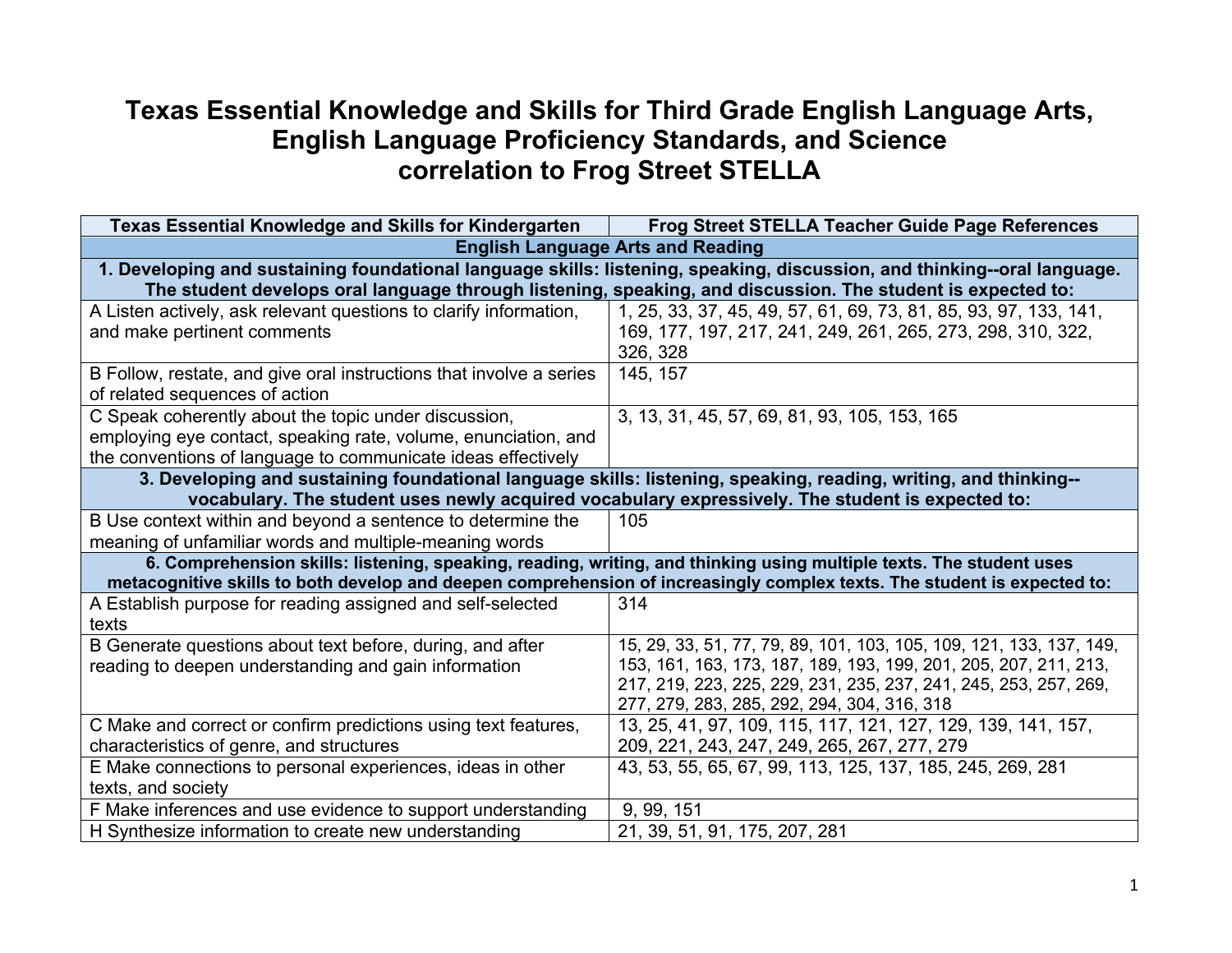| 7. Multiple genres: listening, speaking, reading, writing, and thinking using multiple texts--literary elements. The student                                                      |                                                                                                                                                                                                                                                   |  |
|-----------------------------------------------------------------------------------------------------------------------------------------------------------------------------------|---------------------------------------------------------------------------------------------------------------------------------------------------------------------------------------------------------------------------------------------------|--|
| recognizes and analyzes literary elements within and across increasingly complex traditional, contemporary, classical,<br>and diverse literary texts. The student is expected to: |                                                                                                                                                                                                                                                   |  |
| A Describe personal connections to a variety of sources,                                                                                                                          | 63, 75, 87, 147, 289, 302                                                                                                                                                                                                                         |  |
| including self-selected texts                                                                                                                                                     |                                                                                                                                                                                                                                                   |  |
| B Write a response to a literary or informational text that                                                                                                                       | 1, 3, 5, 9, 13, 15, 17, 21, 29, 43, 55, 67, 79, 91, 133, 141, 151,                                                                                                                                                                                |  |
| demonstrates an understanding of a text                                                                                                                                           | 159, 163, 175, 243, 247, 253, 255, 259, 261, 267, 271, 289,                                                                                                                                                                                       |  |
|                                                                                                                                                                                   | 296, 298, 302, 308, 310, 314, 320, 322                                                                                                                                                                                                            |  |
| C Use text evidence to support an appropriate response                                                                                                                            | 111, 115, 123, 127, 135, 139, 169, 219, 229, 247, 255, 259,                                                                                                                                                                                       |  |
|                                                                                                                                                                                   | 292, 296, 304, 308, 316, 320, 330, 332, 334                                                                                                                                                                                                       |  |
| D Retell and paraphrase texts in ways that maintain meaning                                                                                                                       | 27, 39, 89, 173, 183, 241, 243                                                                                                                                                                                                                    |  |
| and logical order                                                                                                                                                                 |                                                                                                                                                                                                                                                   |  |
| E Interact with sources in meaningful ways such as notetaking,                                                                                                                    | 111, 123, 135, 161, 163, 181, 193, 195, 197, 205, 221, 326,                                                                                                                                                                                       |  |
| annotating, freewriting, or illustrating                                                                                                                                          | 328, 330, 332, 334                                                                                                                                                                                                                                |  |
| F Respond using newly acquired vocabulary as appropriate                                                                                                                          | 5, 7, 17, 19, 27, 31, 41, 53, 61, 65, 73, 75, 77, 87, 145, 147,                                                                                                                                                                                   |  |
|                                                                                                                                                                                   | 159, 171, 177, 187, 189, 199, 201, 209, 211, 213, 223, 225,                                                                                                                                                                                       |  |
|                                                                                                                                                                                   | 233, 237, 245, 249, 271, 273, 283, 285                                                                                                                                                                                                            |  |
| G Discuss specific ideas in the text that are important to the                                                                                                                    | 101, 103                                                                                                                                                                                                                                          |  |
| meaning                                                                                                                                                                           |                                                                                                                                                                                                                                                   |  |
|                                                                                                                                                                                   | 9. Multiple genres: listening, speaking, reading, writing, and thinking using multiple texts-- genres. The student                                                                                                                                |  |
|                                                                                                                                                                                   | recognizes and analyzes genre-specific characteristics, structures, and purposes within and across increasingly complex                                                                                                                           |  |
|                                                                                                                                                                                   | traditional, contemporary, classical, and diverse texts. The student is expected to:                                                                                                                                                              |  |
| D Recognize characteristics and structures of informational text $\mid$ 7, 19, 37, 49, 85, 195                                                                                    |                                                                                                                                                                                                                                                   |  |
|                                                                                                                                                                                   | 10. Author's purpose and craft: listening, speaking, reading, writing, and thinking using multiple texts. The student uses<br>critical inquiry to analyze the authors' choices and how they influence and communicate meaning within a variety of |  |
|                                                                                                                                                                                   | texts. The student analyzes and applies author's craft purposefully in order to develop his or her own products and                                                                                                                               |  |
|                                                                                                                                                                                   | performances. The student is expected to:                                                                                                                                                                                                         |  |
| A Explain the author's purpose and message within a text                                                                                                                          | 117, 129                                                                                                                                                                                                                                          |  |
| D Describe how the author's use of imagery, literal and                                                                                                                           | 171                                                                                                                                                                                                                                               |  |
| figurative language such as simile, and sound devices such as                                                                                                                     |                                                                                                                                                                                                                                                   |  |
| onomatopoeia achieves specific purposes                                                                                                                                           |                                                                                                                                                                                                                                                   |  |
| 12. Composition: listening, speaking, reading, writing, and thinking using multiple texts-- genres. The student uses genre                                                        |                                                                                                                                                                                                                                                   |  |
| characteristics and craft to compose multiple texts that are meaningful. The student is expected to:                                                                              |                                                                                                                                                                                                                                                   |  |
| B Compose informational texts, including brief compositions that   113, 125, 137, 185, 231, 233, 235, 257, 294, 306, 318                                                          |                                                                                                                                                                                                                                                   |  |
| convey information about a topic, using a clear central idea and                                                                                                                  |                                                                                                                                                                                                                                                   |  |
| genre characteristics and craft                                                                                                                                                   |                                                                                                                                                                                                                                                   |  |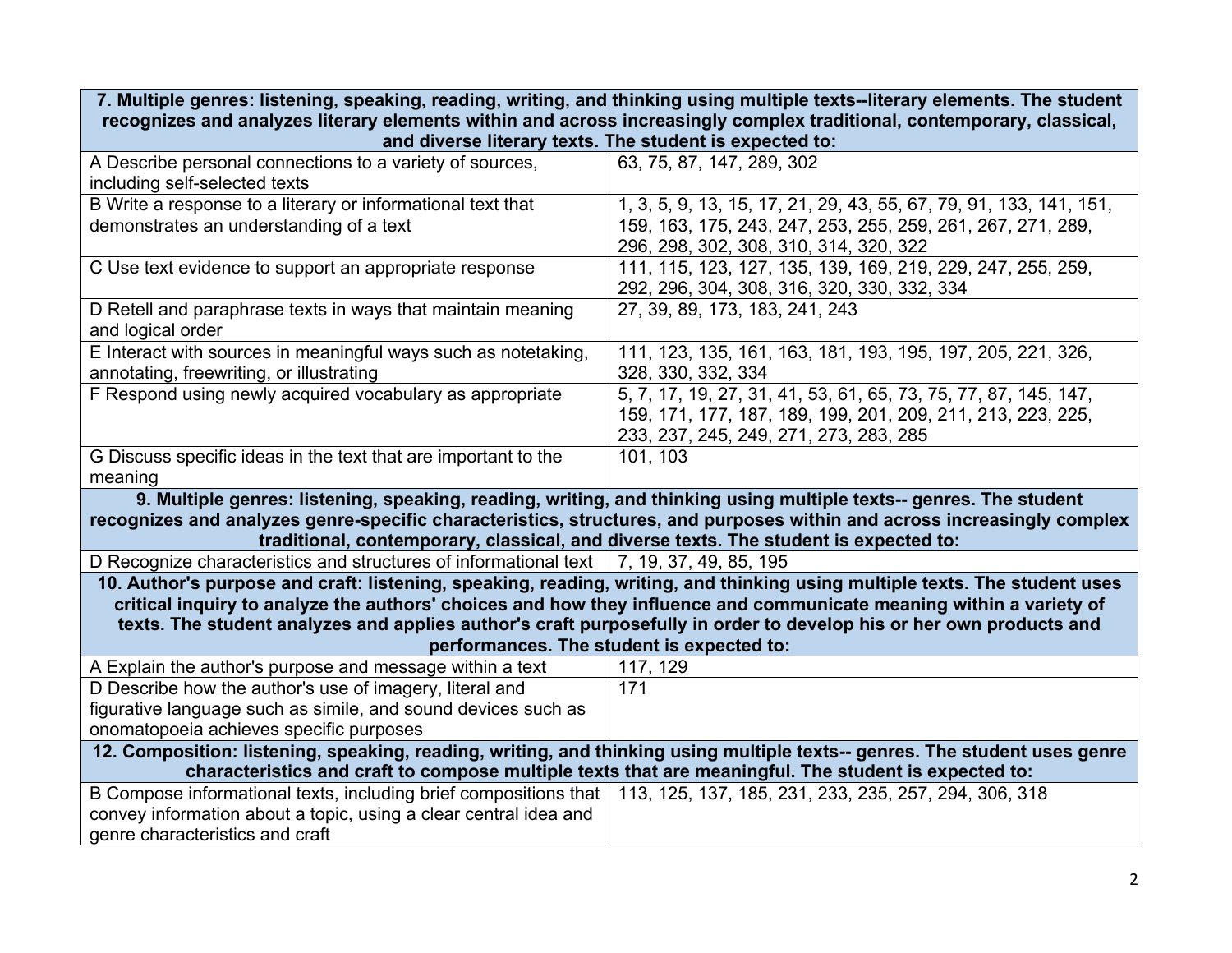| <b>English Language Proficiency Standards</b>                                                                              |                                                                      |  |
|----------------------------------------------------------------------------------------------------------------------------|----------------------------------------------------------------------|--|
| 1. Cross-curricular second language acquisition/learning strategies.                                                       |                                                                      |  |
| A Use prior knowledge and experiences to understand                                                                        | 2, 4, 14, 26, 38, 42, 50, 54, 62, 66, 74, 78, 86, 90, 98, 110, 114,  |  |
| meanings in English                                                                                                        | 122, 126, 134, 138, 146, 158, 170, 174, 182, 186, 194, 198,          |  |
|                                                                                                                            | 206, 218, 230, 234, 242, 246, 254, 258, 266, 270, 278, 290,          |  |
|                                                                                                                            | 291, 295, 303, 307, 315, 319, 331                                    |  |
| C Use strategic learning techniques such as concept mapping,                                                               | 10, 22, 23, 148, 210, 220, 222, 282, 327, 329                        |  |
| drawing, memorizing, comparing, contrasting, and reviewing to                                                              |                                                                      |  |
| acquire basic and grade-level vocabulary                                                                                   |                                                                      |  |
| E Internalize new basic and academic language by using and                                                                 | 4, 6, 8, 16, 18, 20, 28, 30, 32, 44, 46, 56, 58, 62, 68, 70, 74, 78, |  |
| reusing it in meaningful ways in speaking and writing activities                                                           | 82, 92, 94, 100, 102, 104, 116, 118, 128, 130, 140, 142, 150,        |  |
| that build concept and language attainment                                                                                 | 152, 154, 162, 164, 166, 176, 178, 188, 190, 200, 202, 208,          |  |
|                                                                                                                            | 212, 214, 220, 224, 226, 238, 248, 250, 260, 262, 272, 274,          |  |
|                                                                                                                            | 284, 286, 297, 299, 309, 311, 321, 323, 333, 335                     |  |
|                                                                                                                            | 2. Cross-curricular second language acquisition/listening            |  |
| C Learn new language structures, expressions, and basic and                                                                | 86, 172                                                              |  |
| academic vocabulary heard during classroom instruction and                                                                 |                                                                      |  |
| interactions                                                                                                               |                                                                      |  |
| D Monitor understanding of spoken language during classroom                                                                | 46, 58, 70, 82, 94, 106, 118, 130, 142, 154, 166, 178, 190, 202,     |  |
| instruction and interactions and seek clarification as needed                                                              | 214, 226, 238, 250, 262, 274, 286, 299, 311, 323, 335                |  |
| E Use visual, contextual, and linguistic support to enhance and                                                            | 26, 28, 38, 40, 46, 50, 52, 58, 62, 70, 74, 82, 94, 110, 112, 122,   |  |
| confirm understanding of increasingly complex and elaborated                                                               | 124, 134, 136, 146, 154, 158, 160, 162, 178, 182, 184, 194,          |  |
| spoken language                                                                                                            | 196, 206, 210, 218, 222, 230, 232, 242, 244, 254, 256, 266,          |  |
|                                                                                                                            | 268, 278, 280, 298, 303, 305, 315, 317, 327, 329, 333                |  |
| G Understand the general meaning, main points, and important                                                               | 329                                                                  |  |
| details of spoken language ranging from situations in which                                                                |                                                                      |  |
| topics, language, and contexts are familiar to unfamiliar<br>I Demonstrate listening comprehension of increasingly complex | 2, 4, 6, 14, 16, 18, 38, 42, 50, 54, 64, 66, 76, 78, 88, 90, 100,    |  |
| spoken English by following directions, retelling or summarizing                                                           | 102, 110, 114, 122, 126, 134, 138, 148, 150, 160, 166, 170,          |  |
| spoken messages, responding to questions and requests,                                                                     | 174, 182, 186, 194, 198, 206, 210, 218, 222, 234, 246, 250,          |  |
| collaborating with peers, and taking notes commensurate with                                                               | 254, 258, 270, 274, 282, 290, 291, 295, 303, 307, 315, 319,          |  |
| content and grade-level needs                                                                                              | 327, 331, 335                                                        |  |
|                                                                                                                            | 3. Cross-curricular second language acquisition/speaking             |  |
| D Speak using grade-level content area vocabulary in context to                                                            | 10, 22, 86, 106, 170                                                 |  |
| internalize new English words and build academic language                                                                  |                                                                      |  |
| proficiency                                                                                                                |                                                                      |  |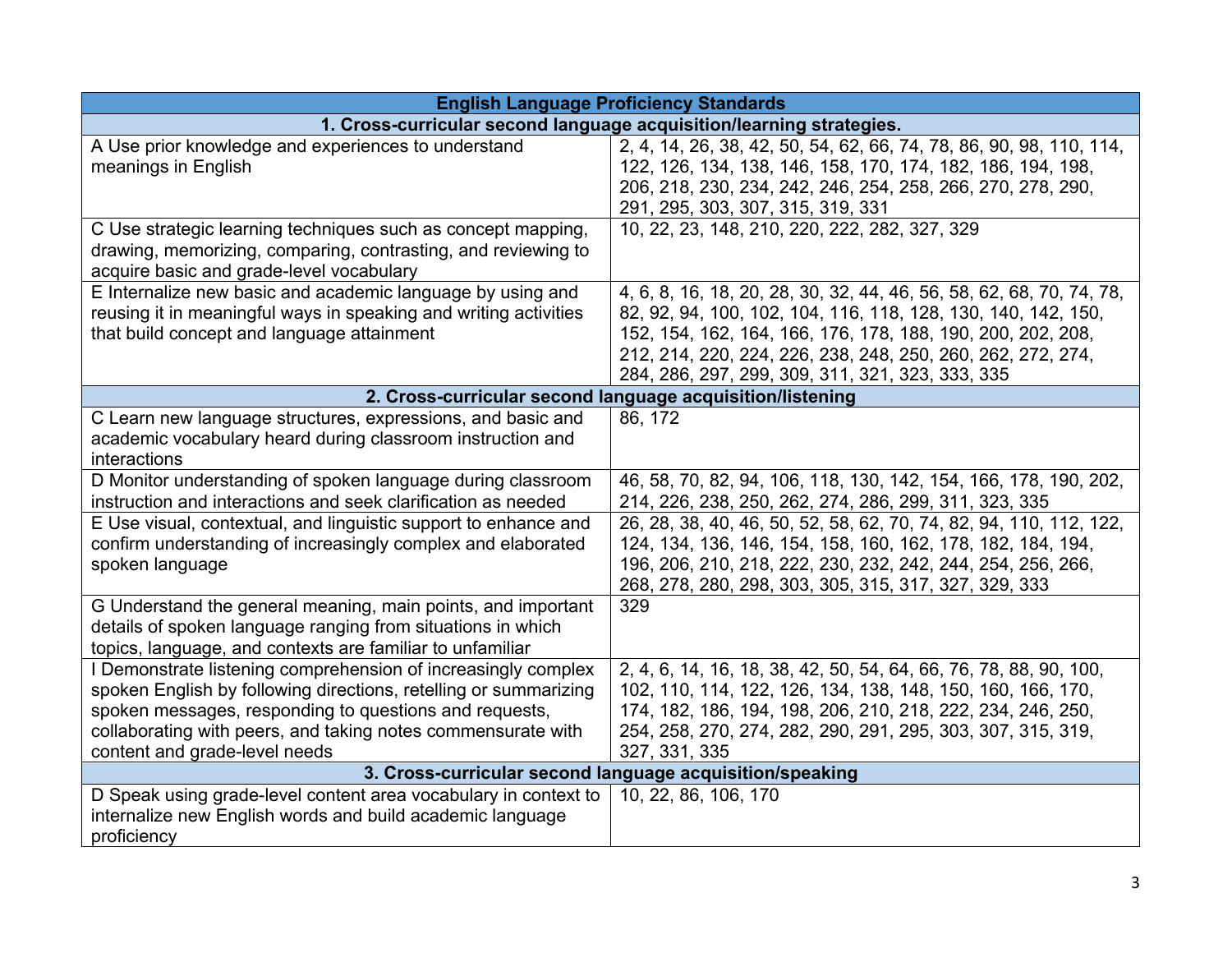| E Share information in cooperative learning interactions          | 208                                                               |  |
|-------------------------------------------------------------------|-------------------------------------------------------------------|--|
| G Express opinions, ideas, and feelings ranging from              | 10, 22, 32                                                        |  |
| communicating single words and short phrases to participating     |                                                                   |  |
| in extended discussions on a variety of social and grade-         |                                                                   |  |
| appropriate academic topics                                       |                                                                   |  |
| H Narrate, describe, and explain with increasing specificity and  | 2, 6, 8, 14, 18, 20, 30, 34, 40, 52, 54, 64, 66, 76, 78, 88, 98,  |  |
| detail as more English is acquired                                | 100, 104, 112, 124, 136, 148, 150, 160, 162, 172, 184, 186,       |  |
|                                                                   | 190, 196, 198, 202, 214, 226, 232, 234, 238, 244, 246, 256,       |  |
|                                                                   | 265, 270, 280, 282, 286, 293, 305, 317, 331                       |  |
| 4. Cross-curricular second language acquisition/reading           |                                                                   |  |
| D Use prereading supports such as graphic organizers,             | 26, 184, 196, 208, 220, 224, 232                                  |  |
| illustrations, and pretaught topic-related vocabulary and other   |                                                                   |  |
| prereading activities to enhance comprehension of written text    |                                                                   |  |
| F Use visual and contextual support and support from peers        | 34, 88, 172                                                       |  |
| and teachers to read grade-appropriate content area text,         |                                                                   |  |
| enhance and confirm understanding, and develop vocabulary,        |                                                                   |  |
| grasp of language structures, and background knowledge            |                                                                   |  |
| needed to comprehend increasingly challenging language            |                                                                   |  |
| G Demonstrate comprehension of increasingly complex English       | 8, 20, 40, 44, 52, 56, 64, 68, 76, 78, 90, 92, 98, 104, 106, 116, |  |
| by participating in shared reading, retelling or summarizing      | 128, 140, 146, 152, 158, 164, 174, 176, 188, 200, 212, 224,       |  |
| material, responding to questions, and taking notes               | 236, 248, 260, 272, 297, 309, 321                                 |  |
| commensurate with content area and grade level needs              |                                                                   |  |
| J Demonstrate English comprehension and expand reading            | 32, 102, 112, 124, 126, 136, 138, 230, 244, 256, 258, 266, 268,   |  |
| skills by employing inferential skills such as predicting, making | 278, 280, 284, 293, 295, 305, 307, 317, 319                       |  |
| connections between ideas, drawing inferences and                 |                                                                   |  |
| conclusions from text and graphic sources, and finding            |                                                                   |  |
| supporting text evidence commensurate with content area           |                                                                   |  |
| needs                                                             |                                                                   |  |
| 5. Cross-curricular second language acquisition/writing           |                                                                   |  |
| B Write using newly acquired basic vocabulary and content-        | 4, 16, 28, 30, 44, 56, 68, 78, 92, 116, 118, 128, 130, 140, 142,  |  |
| based grade-level vocabulary                                      | 152, 164, 176, 188, 200, 212, 236, 248, 260, 262, 272, 284,       |  |
|                                                                   | 297, 299, 309, 311, 321, 323, 333                                 |  |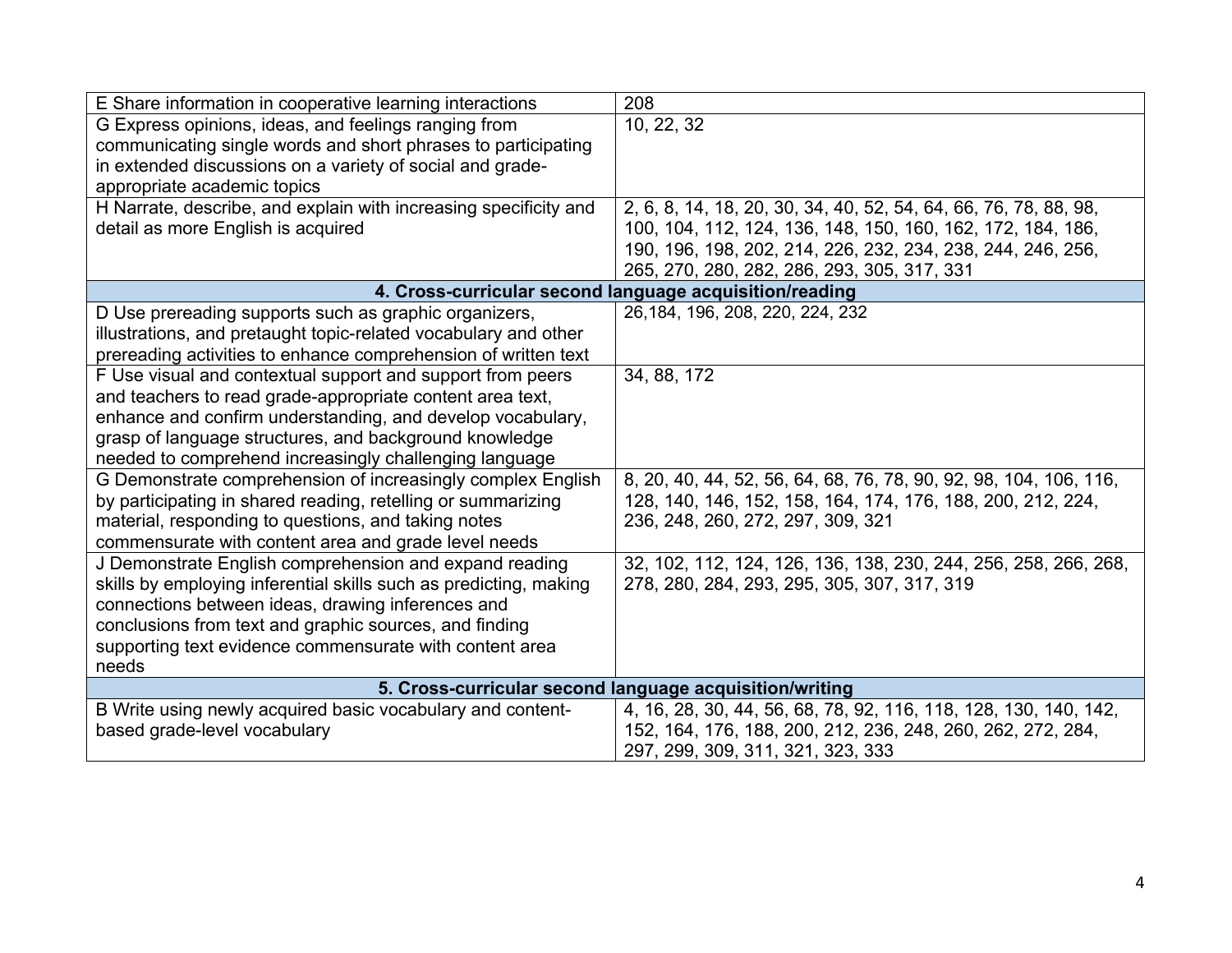|                                                                                                                               | <b>Science</b>                                                                                                     |  |
|-------------------------------------------------------------------------------------------------------------------------------|--------------------------------------------------------------------------------------------------------------------|--|
| 3. Scientific investigation and reasoning. The student knows that information, critical thinking, scientific problem solving, |                                                                                                                    |  |
|                                                                                                                               | and the contributions of scientists are used in making decisions. The student is expected to:                      |  |
| A Analyze, evaluate, and critique scientific explanations by                                                                  | 229, 231, 233, 235, 237                                                                                            |  |
| using evidence, logical reasoning, and experimental and                                                                       |                                                                                                                    |  |
| observational testing                                                                                                         |                                                                                                                    |  |
| B Represent the natural world using models such as volcanoes                                                                  | 171, 173, 175, 177                                                                                                 |  |
| or the Sun, Earth, and Moon system and identify their                                                                         |                                                                                                                    |  |
| limitations, including size, properties, and materials                                                                        |                                                                                                                    |  |
| C Connect grade-level appropriate science concepts with the                                                                   | 169                                                                                                                |  |
| history of science, science careers, and contributions of                                                                     |                                                                                                                    |  |
| scientists                                                                                                                    |                                                                                                                    |  |
| 5. Matter and energy. The student knows that matter has measurable physical properties and those properties determine         |                                                                                                                    |  |
|                                                                                                                               | how matter is classified, changed, and used. The student is expected to:                                           |  |
| A Measure, test, and record physical properties of matter,                                                                    | 37, 39, 41, 45                                                                                                     |  |
| including temperature, mass, magnetism, and the ability to sink                                                               |                                                                                                                    |  |
| or float                                                                                                                      |                                                                                                                    |  |
| B Describe and classify samples of matter as solids, liquids, and                                                             | 1, 3, 5, 7, 9, 13, 15, 17, 19, 21, 43                                                                              |  |
| gases and demonstrate that solids have a definite shape and                                                                   |                                                                                                                    |  |
| that liquids and gases take the shape of their container                                                                      |                                                                                                                    |  |
|                                                                                                                               | 6. Force, motion, and energy. The student knows that forces cause change and that energy exists in many forms. The |  |
| student is expected to:                                                                                                       |                                                                                                                    |  |
| A Explore different forms of energy, including mechanical, light,                                                             | 49, 51, 53, 55, 57, 61, 63, 65, 67, 69, 73, 75, 77, 79, 81, 85, 87,                                                |  |
| sound, and thermal in everyday life                                                                                           | 89, 91, 93                                                                                                         |  |
| B Demonstrate and observe how position and motion can be                                                                      | 97, 99                                                                                                             |  |
| changed by pushing and pulling objects such as swings, balls,                                                                 |                                                                                                                    |  |
| and wagons                                                                                                                    |                                                                                                                    |  |
| C Observe forces such as magnetism and gravity acting on                                                                      | 101, 103, 109, 111, 113, 115, 117                                                                                  |  |
| objects                                                                                                                       |                                                                                                                    |  |
| 7. Earth and space. The student knows that Earth consists of natural resources and its surface is constantly changing.        |                                                                                                                    |  |
| The student is expected to:                                                                                                   |                                                                                                                    |  |
| A Explore and record how soils are formed by weathering of                                                                    | 145, 147, 149, 151, 153, 157, 159, 161, 163, 165                                                                   |  |
| rock and the decomposition of plant and animal remains                                                                        |                                                                                                                    |  |
| B Investigate rapid changes in Earth's surface such as volcanic                                                               | 181, 183, 185, 187, 189                                                                                            |  |
| eruptions, earthquakes, and landslides                                                                                        |                                                                                                                    |  |